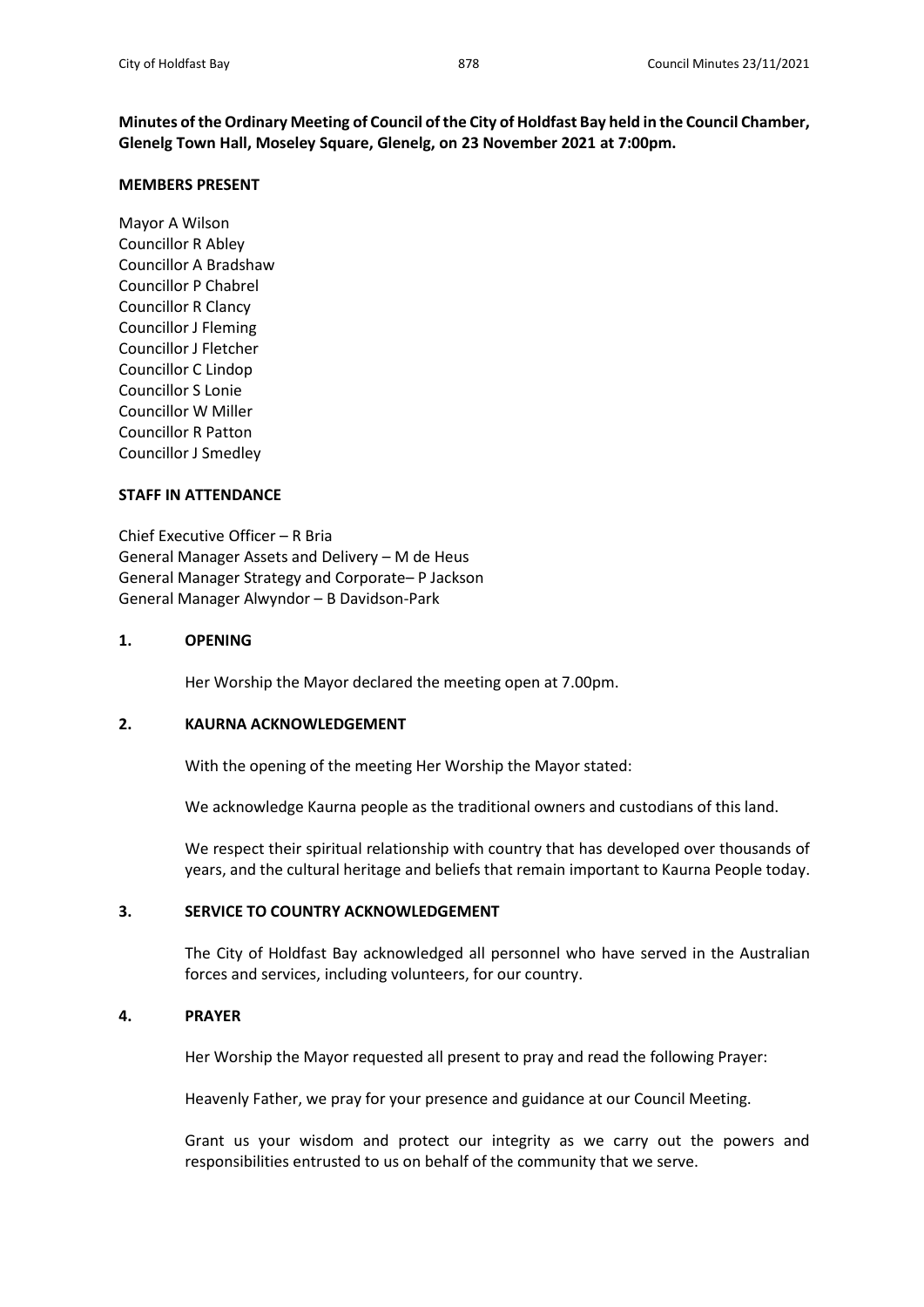## **5. APOLOGIES**

- 5.1 Apologies Received Councillor R Snewin
- 5.2 Absent Nil

# **6. DECLARATION OF RESULTS**

Chief Executive Officer, Mr R Bria read the declaration of the results of the Supplementary Election for the Somerton Ward.

# **7. DECLARATION OF OFFICE**

Section 60 of the *Local Government Act 1999* and Regulation 6 of the *Local Government (General Regulations) 2013* prescribe the declaration be made before a Justice of the Peace or a person authorised under the *Oaths Act 1936.*

Her Worship the Mayor called on Mr Robert Hughes JP, to witness Ms Janet Fletcher's declaration.

# **8. CONGRATULATORY MESSAGE BY HER WORSHIP THE MAYOR**

The Mayor, Amanda Wilson congratulated Councillor Fletcher on her election win in the 2021 Somerton Ward Supplementary Election.

## **9. MESSAGES OF ACKNOWLEDGEMENT FROM THE NEW COUNCIL**

Councillor Fletcher had the opportunity to acknowledge her family and friends for their support.

## **10. ITEMS PRESENTED TO COUNCIL -** Nil

# **11. DECLARATION OF INTEREST**

Members were reminded to declare their interest before each item.

# **12. CONFIRMATION OF MINUTES**

# **Motion C231121/2478**

**That the minutes of the Ordinary Meeting of Council held on 9 November 2021 be taken as read and confirmed.**

Moved Councillor Lonie, Seconded Councillor Miller **Carried Unanimously**

# **13. PUBLIC PRESENTATIONS**

- 13.1 **Petitions** Nil
- 13.2 **Presentations** Nil
- 13.3 **Deputations** Nil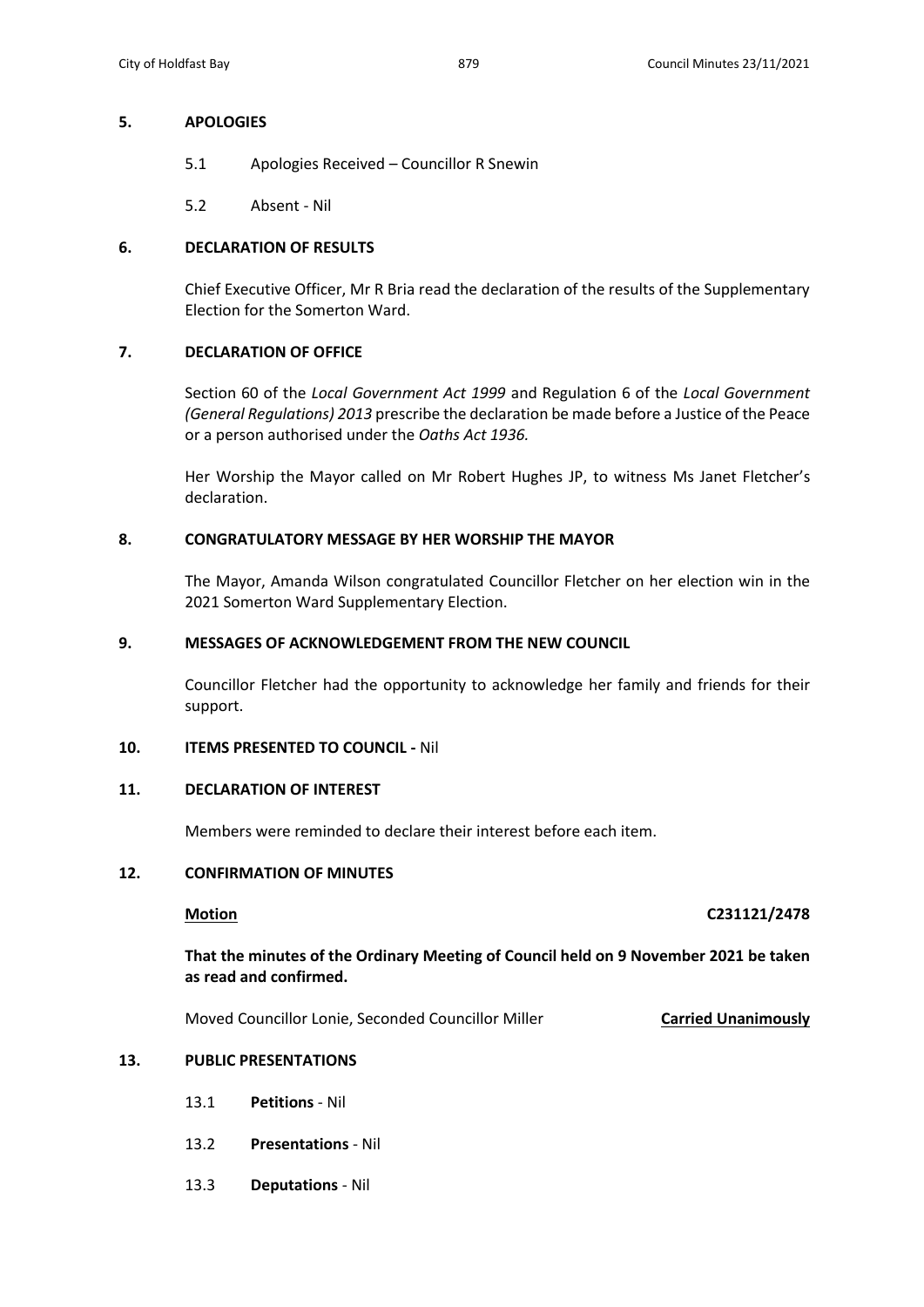### **14. QUESTIONS BY MEMBERS**

### 14.1 **Without Notice**

### 14.1.1 **Art Deco Heritage Review**

Councillor Miller asked for an update on the Art Deco Heritage review.

General Manager Strategy and Corporate took the question on notice.

# 14.1.2 **Fireworks for New Year's Eve**

Councillor Miller asked a question in relation to this years New Year's Eve fireworks.

Chief Executive Officer provided a response.

### 14.1.3 **Works on Old Tapleys Hill Road**

Councillor Smedley asked a question in relation to the roundabout on the corner of St Annes Terrace and Old Tapleys Hill Road and the reinstatement of the footpath.

General Manager Assets and Delivery provided a response.

### 14.1.4 **LOCAL Magazine Distribution**

Councillor Patton asked a question in relation to the distribution list for the LOCAL magazine.

Chief Executive Officer provided a response.

# 14.1.5 **Drainage for Sea Squirt Sculpture**

Councillor Patton asked a question in relation to the Sea Squirt sculpture and whether drainage should be present.

General Manager Strategy and Corporate provided a response.

## 14.1.6 **Sand Pumping**

Councillor Lindop asked a question in relation to Coast Path and the Tjilbruke springs and clearing for pedestrian access.

General Manager Assets and Delivery provided a response.

# 14.2 **On Notice**

14.2.1 **Tree Removal Newland Avenue, Kingston Park – Councillor Fleming** (Report No: 404/21)

Councillor Fleming asked the following questions: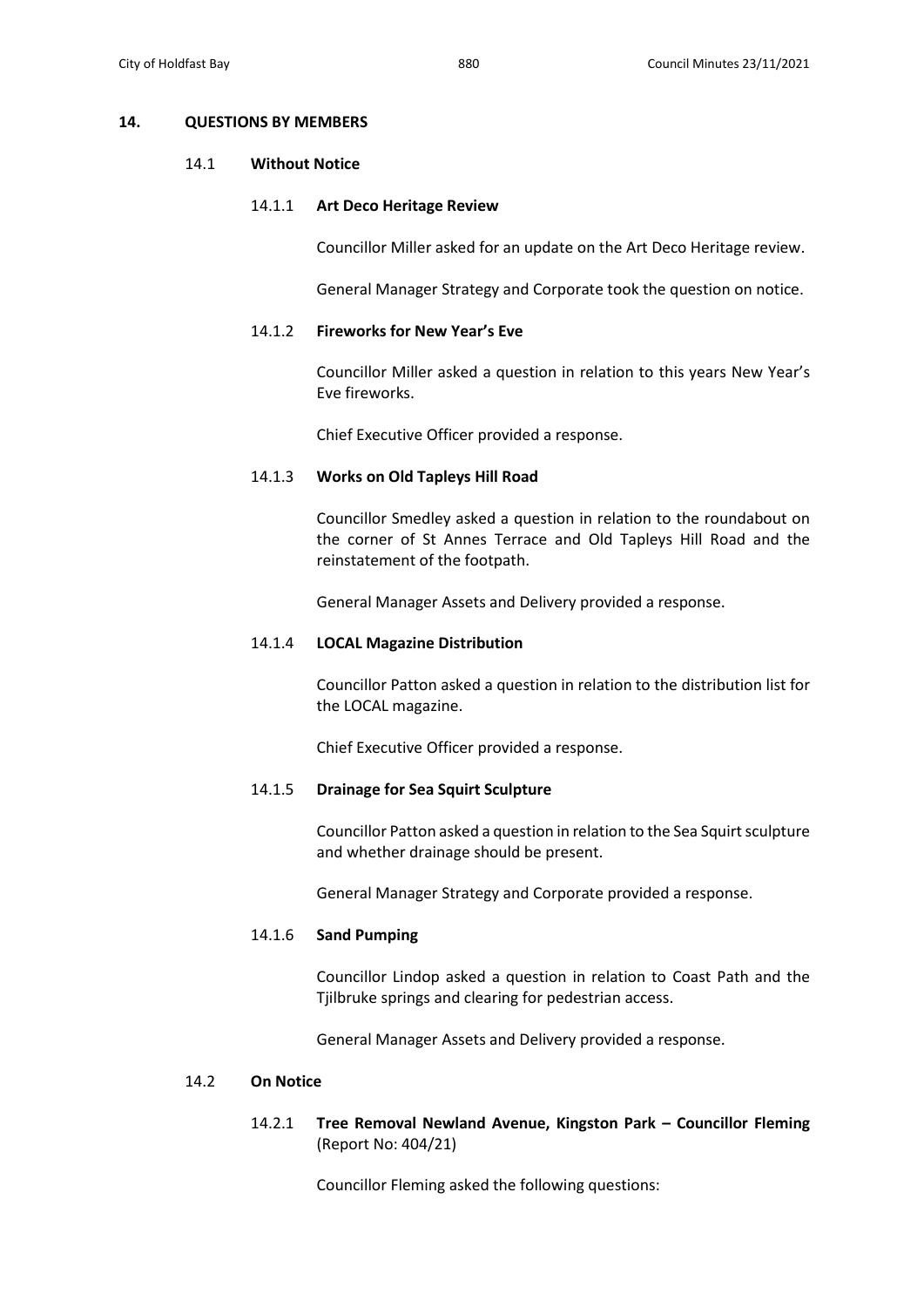- 1. "Is it true that Council have decided to remove 15 wellestablished, healthy 60 year old Aleppo Pines on Newland Ave Kingston Park on the City of Holdfast Bay side of the road?
- 2. Does Council plan to remove non-native healthy trees from all around our Council area regardless of whether they are healthy and established just because they are ' non-natives' to our state?
- 3. Why have Elected Members not been notified formally from Admin in regards to plans to remove such a significant number of well-established trees in one street in our Council area?
- 4. The Pine Gully Reserve Biodiversity Action Plan, speaks in 4.1.1 about Aleppo Pines being a declared weed in SA but the dilemma of removing them versus retaining them as important food sources for YTBCs so it recommends only removing scattered pines and new seedlings on this site (Pine Gully). It states 'Broadscale removal of Aleppo Pines would need to consider potential impacts on YTBC feeding habitat and also potential erosion risks if pines were to be removed from steep slopes.' Have the above impacts been considered for Newland Ave?"

### **ANSWER – General Manager, Assets and Delivery**

As there has been no decision to remove 15 Aleppo Pines on Newland Ave Kingston Park I have provided information in regards to the Aleppo pines on Newland Avenue.

The investigation into the Aleppo Pines on Newland Avenue commenced a number of years ago with a number of residents contacting Council concerned about the Aleppo Pines in regard to safety, nuisance and property damage. Councils Senior Urban Forest Officer has met with a number of residents on Newland Avenue, some of whom have requested removal of the trees.

As part of the investigation, a rare opportunity was identified in Newland Avenue to replace the Aleppo Pines with large gums (red or blue gums) due to the wide verge and no overhead power. In addition to the canopy replacement, the investigation also identified the opportunity to include native biodiverse understorey planting, which would contribute to biodiversity improvement targets in the Environment Strategy.

Council staff, as part of our urban forest management, considered a number of factors around selection of new trees and maintenance of existing trees including safety, tree health, biodiversity, street tree diversity, effects on infrastructure and flora and fauna. Tree selection includes both native and non-native trees.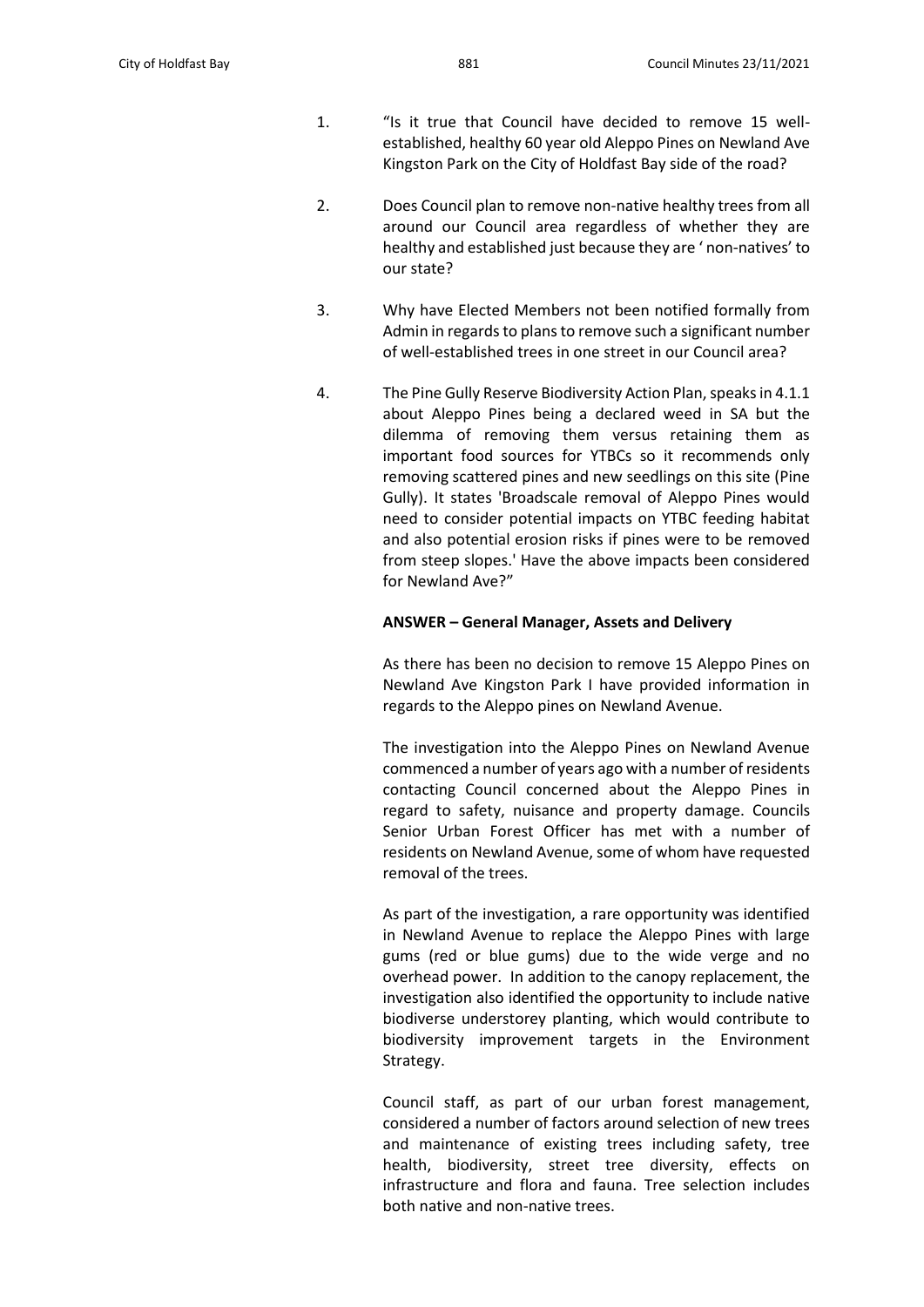Although Aleppo Pines are a declared species under the Landscape SA Act 2019, there are no current plans to remove this entire species across Council. Over the past few years Aleppo Pines considered unsafe or creating a fire risk have been removed/pruned.

One of the Aleppo pines on Newland Avenue would be considered regulated and should it be recommended for removal, Council staff would provide a report to seek landowner consent. In addition, Elected Members and the adjoining residents would be consulted prior to a decision being made for any proposal for a significant change to the landscape.

This section of verge was included for further investigation in a grant application as part of the Greener Neighbourhoods 2021/22 together with a number of other areas. At this time, in discussion with Green Adelaide, the Newland Avenue site has not been pursued due to the immediate canopy loss associated with the works and the habitat that the trees provide for the yellow-tailed black cockatoos.

Council staff will continue to work with individual residents on Newland Avenue around individual street tree management.

### **15. MEMBER'S ACTIVITY REPORTS** – Nil

### **16. MOTIONS ON NOTICE**

16.1 **Motion on Notice – Civic Centre Redevelopment - Councillor Clancy** (Report No: 403/21)

### **Motion C231121/2479**

Councillor Clancy proposed the following motion:

That Administration only proceed with option 4 (Minimum Compliance) in Council Report 377/21 into budget discussions for 2022/23.

Moved Councillor Clancy, Seconded Councillor Fleming

### **Background**

It is important that council ensures that the Civic Centre is disability compliant. Holdfast Bay is a small council and with the development of the Brighton Sports' Precinct, Kauri Parade it is unnecessary to provide additional community space in buildings.

### **Adjournment**

**That the report be adjourned until the next Council meeting on the basis that Council provide further information.**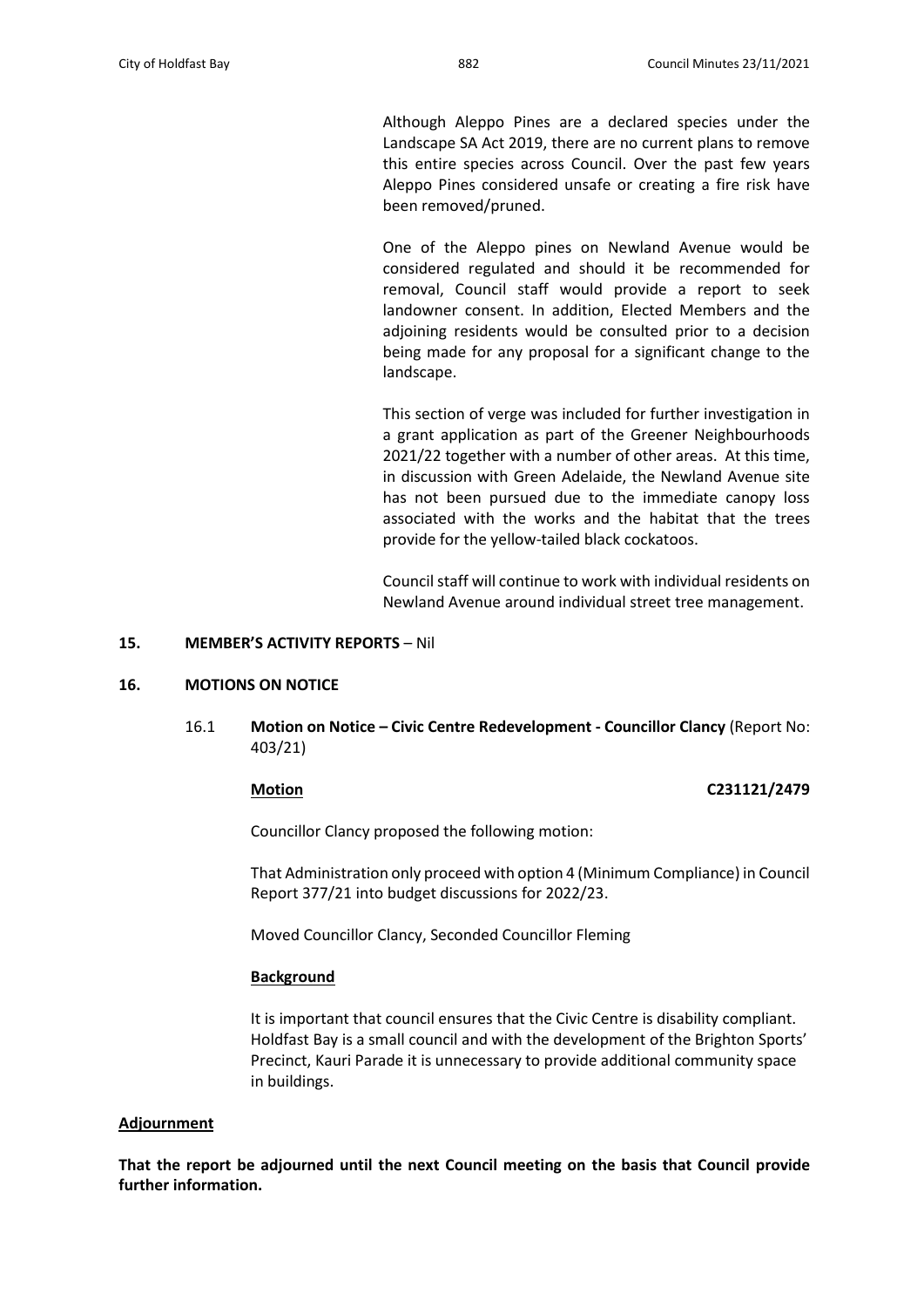Moved Councillor Lonie **Lapsed for want of a Seconder**

The substantive motion on being put was **Carried**

### **Division Called**

A division was called and the previous decision was set aside.

Those voting for: Councillors Fletcher, Patton, Fleming, Abley, Clancy, Smedley, Bradshaw (7) Those voting against: Councillors Lindop, Miller, Lonie, Chabrel (4)

Her Worship the Mayor declared the motion **Carried**

## **17. ADJOURNED MATTER -** Nil

# **18. REPORTS OF MANAGEMENT COMMITTEES AND SUBSIDIARIES**

18.1 **Draft Minutes – Alwyndor Management Committee – 28 October 2021** (Report No: 399/21)

> The draft minutes of the Alwyndor Management Committee meeting held on 28 October 2021 were provided for information.

# **Motion C231121/2480**

**1. That the draft minutes of the Alwyndor Management Committee meeting held on 28 October 2021 be noted.**

## **RETAIN IN CONFIDENCE - Section 91(7) Order**

**2. That having considered Attachment 2 to Report No: 399/21 Draft Minutes – Alwyndor Management Committee – 28 October 2021 in confidence under section 90(2) and (3)(b) of the** *Local Government Act 1999***, the Council, pursuant to section 91(7) of the Act orders that Attachment 2 be retained in confidence for a period of 24 months and that this order be reviewed every 12 months.**

Moved Councillor Lonie, Seconded Councillor Clancy **Carried Unanimously**

18.2 **Minutes – Jetty Road Mainstreet Committee – 3 November 2021** (Report No: 395/21)

> The Minutes of the Jetty Road Mainstreet Committee meeting held on 3 November were presented for Council's information.

> Jetty Road Mainstreet Committee Agenda, Reports and Minutes are available on Council's website and the meetings are open to the public.

## **Motion C231121/2481**

**That Council notes the minutes of the Jetty Road Mainstreet Committee of 3 November 2021.**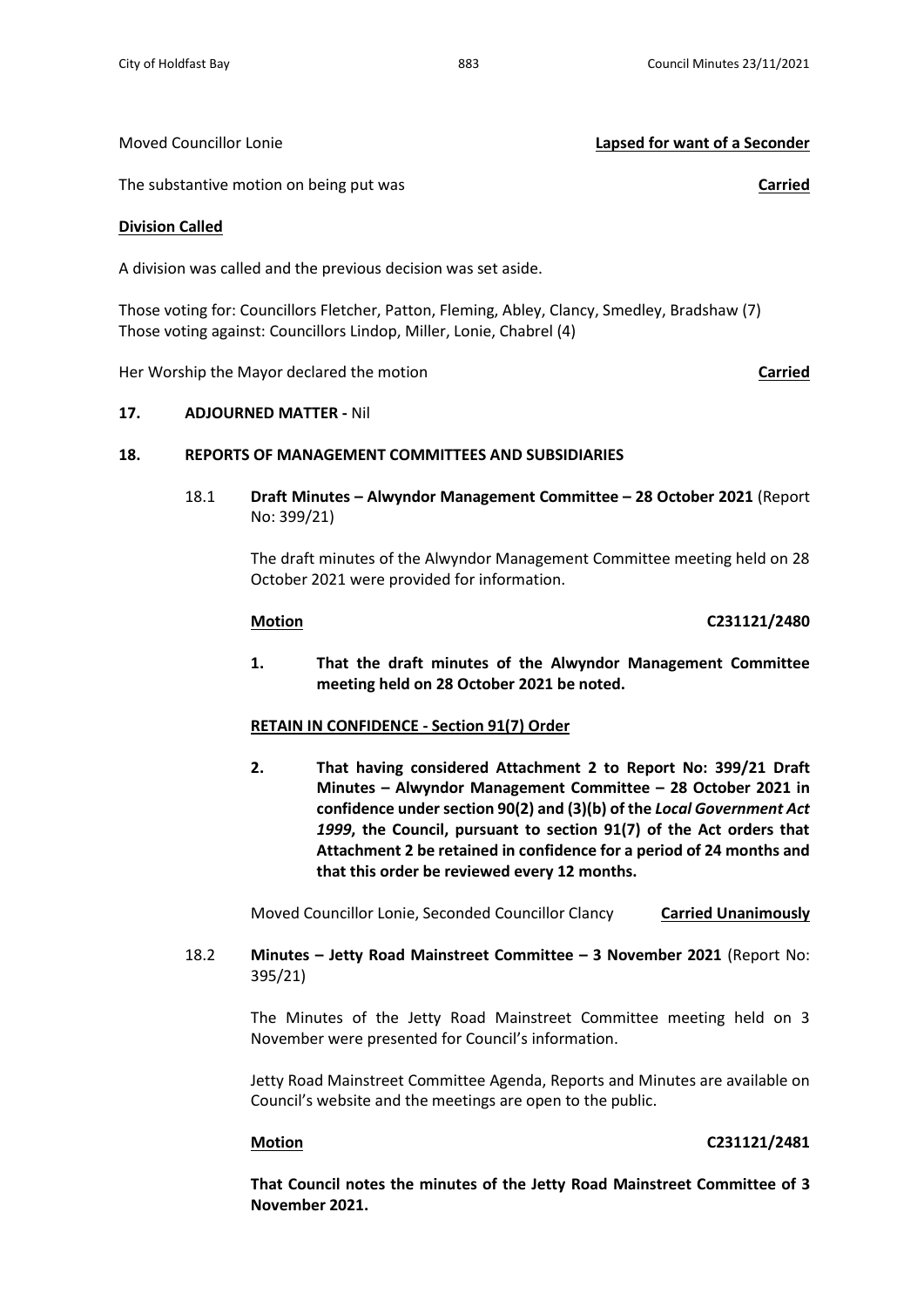### Moved Councillor Abley, Seconded Councillor Miller **Carried Unanimously**

## **19. REPORTS BY OFFICERS**

19.1 **Items in Brief** (Report No: 391/21)

These items were presented for the information of Members.

After noting the report any items of interest were discussed and, if required, further motions proposed.

### **Motion C231121/2482**

**That the following items be noted and items of interest discussed:**

- **1. 2021 Business Confidence Survey**
- **2. The Bay Sports Festival**
- **3. Partridge House Gardens Beautification**
- **4. Local Government Reforms**

Moved Councillor Lonie, Seconded Councillor Lindop **Carried**

19.2 **SRWRA Audit Committee – Appointment of Independent Member** (Report No: 392/21)

> The Southern Region Waste Resource Authority (SRWRA) requested Council to appoint one independent member to the SRWRA Audit Committee.

## **Motion C231121/2483**

**That Council re-appoints Mr Sam Spadavecchia to the Southern Region Waste Resource Authority Audit Committee for a term of 24 months.**

Moved Councillor Smedley, Seconded Councillor Lindop **Carried**

### 19.3 **Council Meeting Schedule for 2022** (Report No: 380/21)

The *Local Government Act 1999* requires Council to hold at least one ordinary meeting of Council per month.

A resolution of Council was required to adopt the meeting schedule. Meeting schedules can be reviewed and amended at any time by the Council. Council adopted the schedule for 2021 and for January 2022 on 10 November 2020.

Currently, ordinary meetings of Council are scheduled on the second and fourth Tuesday of each month from February to November. There was only one meeting scheduled for December 2021 and one for January 2022 due to the holiday period. It was proposed that Council continue with this meeting schedule and the frequency of meetings, noting that a Caretaker Period will commence in September 2022 due to Local Government elections, which will be held in November 2022.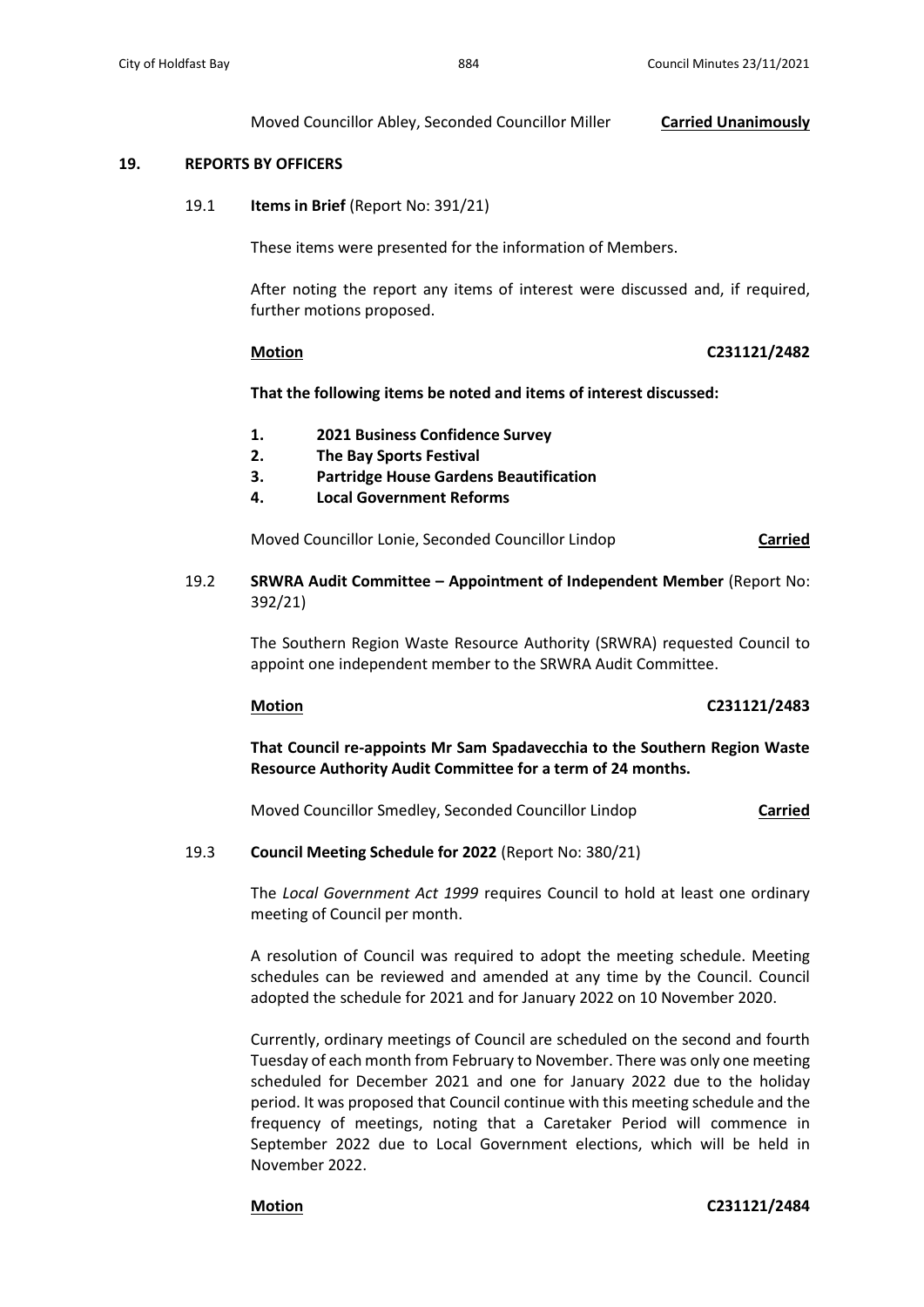# **That Council:**

- **1. hold ordinary meetings of Council on the second and fourth Tuesday of each month, commencing February 2022 with the exceptions of December 2022 and January 2023;**
- **2. hold ordinary meetings of Council once in the months of December 2022 and January 2023 due to the holiday period;**
- **3. resolve that all ordinary meetings of Council be held in the Glenelg Town Hall Chamber;**
- **4. resolve that all ordinary meetings of Council commence at 7.00pm;**
- **5. review the schedule of ordinary meetings of Council for the year ahead by December 2022.**

Moved Councillor Abley, Seconded Councillor Lindop **Carried Unanimously**

19.4 **Elected Member Appointments to the Council Assessment Panel** (Report No: 393/21)

> The tenure of the Elected Member appointed to the City of Holdfast Bay Council Assessment Panel expires on 14 December 2021. This report recommended that Council appoint one (1) incumbent Elected Member to serve on the Council Assessment Panel for the remainder of the Council term and one (1) deputy Elected Member to serve on the Council Assessment Panel for the remainder of the Council term as the need arises when the incumbent is either unable or unavailable to participate.

# **Nominations**

Her Worship the Mayor called for nominations.

A nomination was received for Councillor Fleming to be the incumbent Elected Member on the Council Assessment Panel.

A nomination was received for Councillor Miller to be the Deputy Elected Member on the Council Assessment Panel.

Her Worship the Mayor announced that Councillor Fleming had been nominated to be the incumbent Elected Member on the Council Assessment Panel and Councillor Miller had been nominated to be the Deputy Elected Member on the Council Assessment Panel, which was included in the Council's motion.

# **Conflict of Interest**

Councillors Fleming and Miller declared a material conflict of interest for Item 19.4 Elected Member Appointments to the Council Assessment Panel (Report No: 393/21) before the vote. The nature of the material conflict of interest (pursuant to Section 73 and 74 of the *Local Government Act 1999)* was that if successful they would receive a sitting fee.

Councillors Fleming and Miller dealt with the conflict of interest by leaving the meeting at 7.43pm.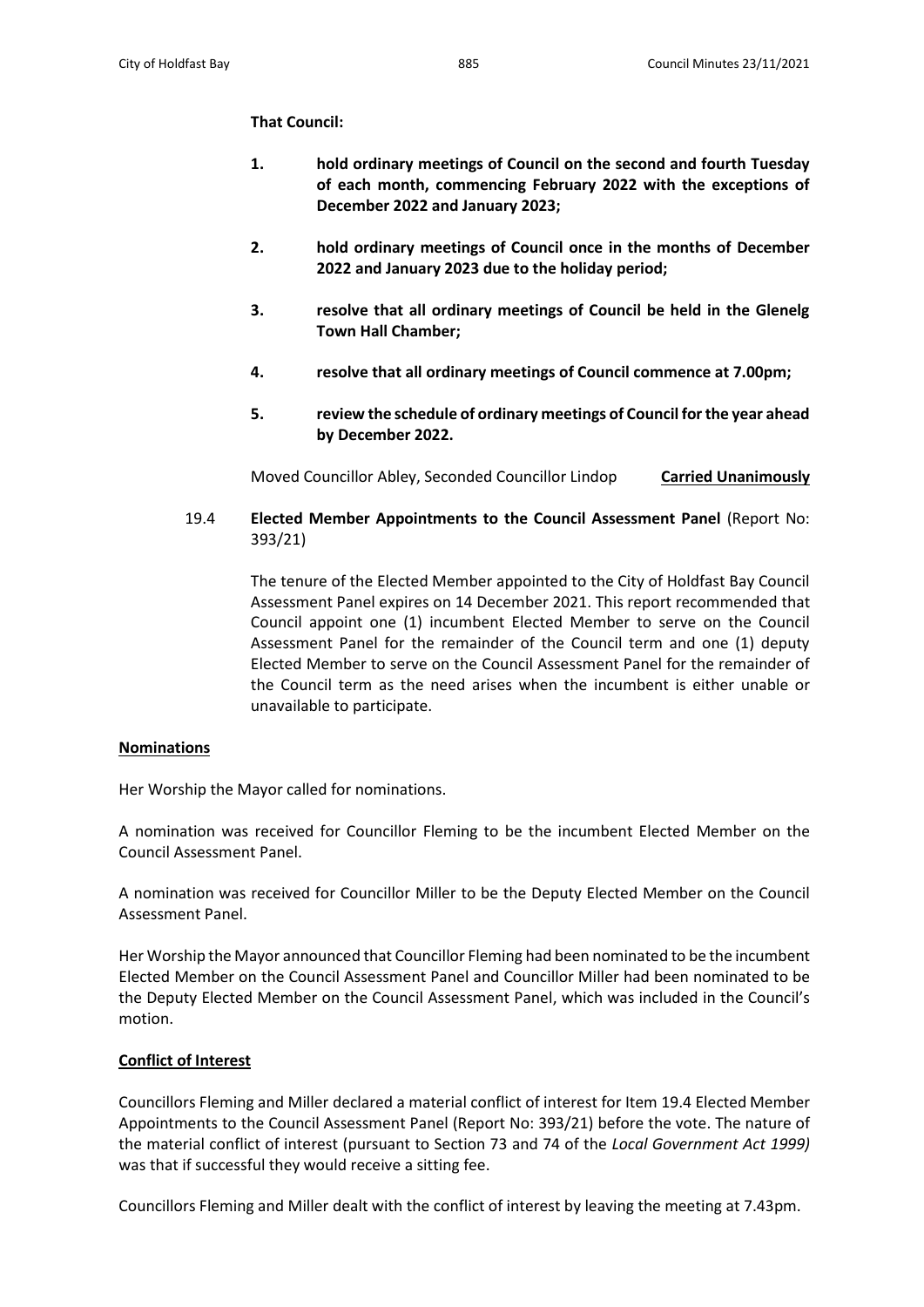**Motion C231121/2485**

**That Council:**

- **1. Appoint Councillor Fleming to serve as the incumbent Elected Member on the City of Holdfast Bay Council Assessment Panel for the period commencing 14 December 2021 until the end of the Council term; and**
- **2. Appoint Councillor Miller to serve as the deputy Elected Member on the City of Holdfast Bay Council Assessment Panel during the incumbent Elected Member's absence for the period commencing 14 December 2021 until the end of the Council term.**

Moved Councillor Smedley, Seconded Councillor Lonie **Carried Unanimously**

Councillors Fleming and Miller re-joined the meeting at 7.44pm.

19.5 **Nominations Sought for the Dog and Cat Management Board** (Report No: 402/21)

> The Local Government Association (LGA) wasseeking nominations from a suitably qualified Council member or employee of Council to fill a position on the Dog and Cat Management Board (DCMB) for a term of up to three years.

> Elected members considered if they met the selection criteria of the position as outlined on the Call for Nominations Information Sheet.

> Any member who would like to be nominated, needed to have their nomination endorsed by Council prior to submission to the LGA. If Council did not have a nominee, it would just note the report.

# **Nominations**

Her Worship the Mayor called for nominations.

A nomination was received for Councillor Fleming.

Her Worship the Mayor announced that Councillor Fleming had been nominated, which was included in the Council's motion.

## **Conflict of Interest**

Councillor Fleming declared a material conflict of interest for Item 19.5 Nominations Sought for the Dog and Cat Management Board (Report No: 402/21) before the vote. The nature of the material conflict of interest (pursuant to Section 73 and 74 of the *Local Government Act 1999)* was that if successful she would receive a sitting fee.

Councillor Fleming dealt with the conflict of interest by leaving the meeting at 7.44pm.

# **Motion C231121/2486**

**That Council nominates Councillor Fleming for consideration by the LGA to be nominated for the Dog and Cat Management Board.**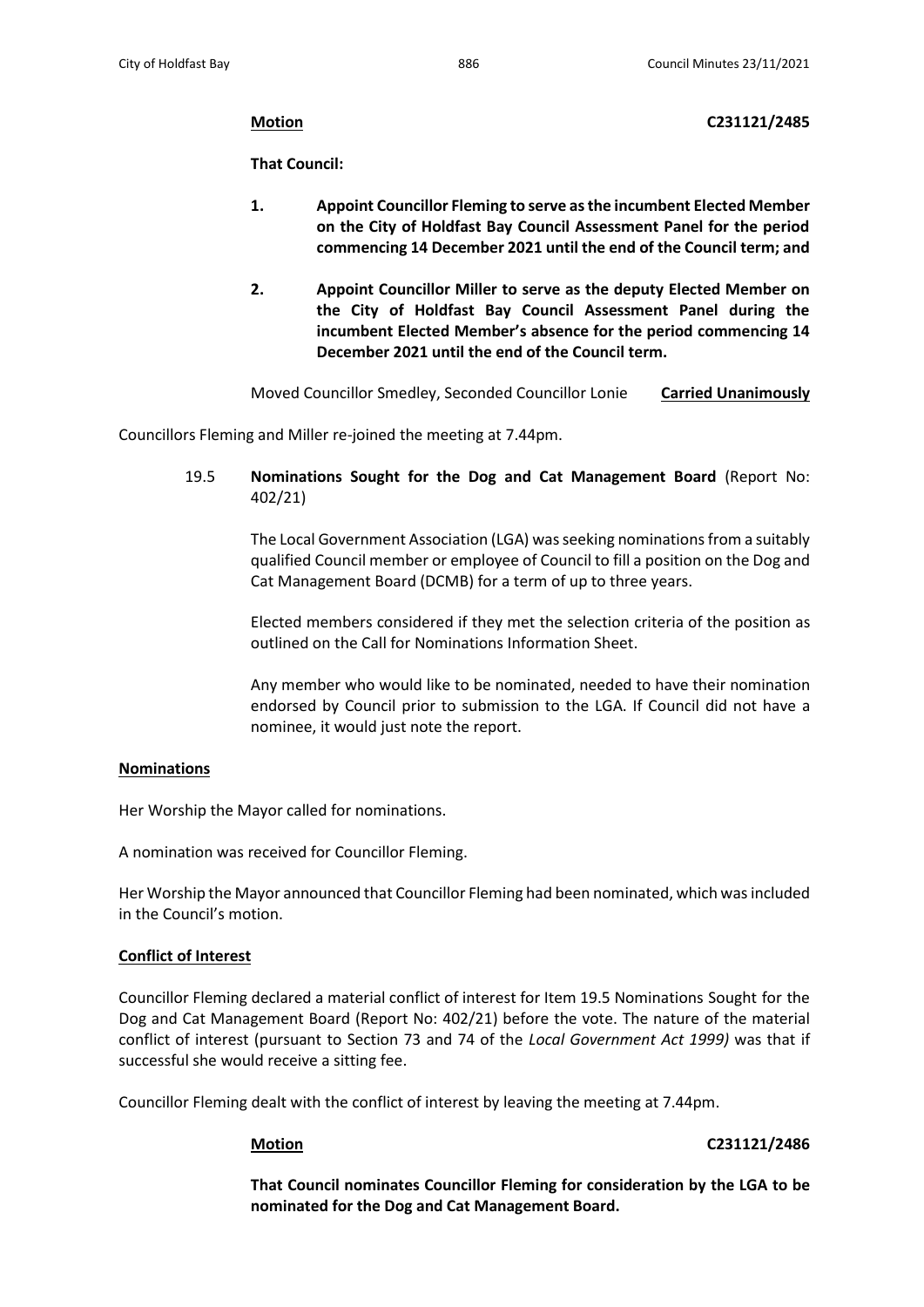## Moved Councillor Lindop, Seconded Councillor Miller **Carried Unanimously**

Councillor Fleming re-joined the meeting at 7.45pm.

## 19.6 **Monthly Financial Report – 31 October 2021** (Report No: 398/21)

Attached were financial reports as at 31 October 2021. They comprised a Funds Statement and a Capital Expenditure Report for Council's municipal activities and Alwyndor Aged Care. The adjusted forecast budget included the carried forward amount as approved by Council 24 August 2021 and the first quarterly budget update approved by Council 26 October 2021.

No changes to Alwyndor and Municipal budgets were recommended at this time, but the report highlighted items that showed a material variance from the YTD budget.

### **Motion C231121/2487**

**That Council receives the financial reports for the four (4) months to 31 October 2021 and notes:**

- **• no change to the Municipal activities 2021/22 revised budget forecast; and**
- **• no change to the Alwyndor Aged Care 2021/22 revised budget forecast.**

Moved Councillor Smedley, Seconded Councillor Miller **Carried Unanimously**

## 19.7 **Trial Parklet Installation** (Report No: 397/21)

On 28 September 2021, Councillor Miller put forward a Motion on Notice (C280921/2418), requesting a report identifying the feasibility and suitability of parklet installations within the City of Holdfast Bay with particular reference to Jetty Road Glenelg Precinct, and bringing back recommendations for the installation of parklets for a trial period if deemed suitable.

A parklet is a small footpath extension that provides an extension of space and amenities, usually using street parking spaces. Using as a street activation method, they typically provide seating and landscaping. Whilst often offering additional capacity for outdoor dining for adjacent businesses, they can be used simply as public spaces.

Parklets have been used internationally and locally for some time. A parklet was installed at 63 Jetty Road, Glenelg in front of Gloria Jean's Coffees for the duration of the Chapel Street Plaza redevelopment, to offset space the trader lost in Hindmarsh Lane during construction.

There are many potential purposes for a parklet and many potential design approaches that could fulfil each purpose. The costs (both capital and operating) will depend on the nature of the parklet selected. Council's Open Space and Public Realm Strategy supports innovative responses to increasing needs for open space, nevertheless there are a substantial number of policy and operational considerations required when deciding whether and where to install parklets.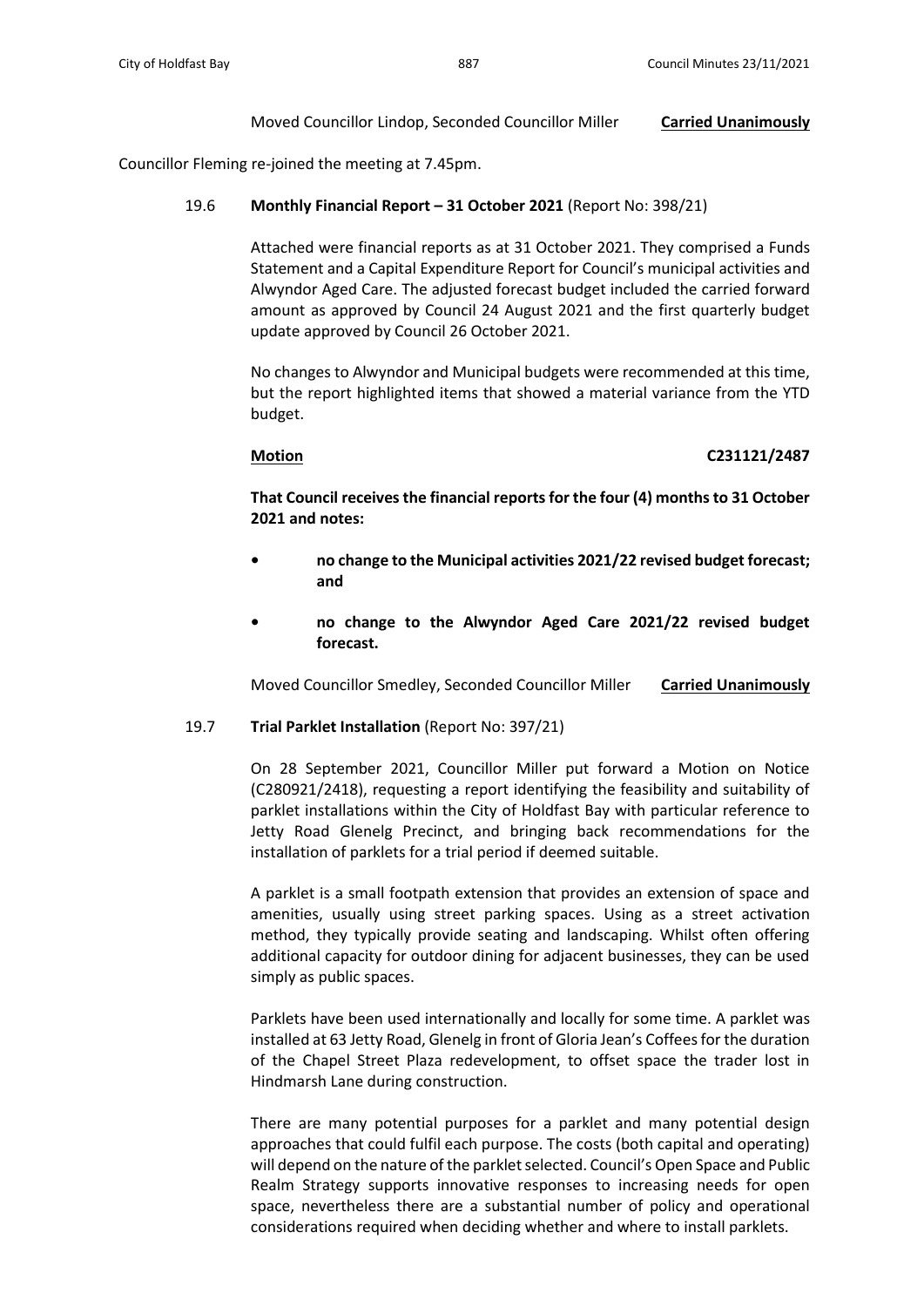To assist in narrowing down the variables, it was proposed that a public Expression of Interest be held in early 2022 to determine levels of interest/public support for parklets and that concurrently, a high level traffic assessment be undertaken to develop standards against which proposals can be evaluated.

# **Motion C231121/2488**

**That Council:**

- **1. notes the complexities of installing parklets as outlined in this Report;**
- **2. Administration put together an Expression of Interest to gauge interest from traders and the community in parklets and their preferred locations;**
- **3. allocates \$15,000 to undertake a high level traffic assessment to identify standards against which proposals can be evaluated, along with up to 10 locations that would be most suitable for parklet trials; and**
- **4. Administration bring back a Report on the outcome of the Expression of Interest and traffic assessment, along with further recommendations.**

Moved Councillor Miller, Seconded Councillor Smedley **Carried Unanimously**

## 19.8 **Review of Items Held in Confidence** (Report No: 400/21)

An extensive review of all items held in confidence was undertaken, in stages, under Section 90(3) of the *Local Government Act 1999* (the Act).

The Confidential Items Review considered the nature of the information contained within the confidential items, the grounds on which it was originally held in confidence and the length of time the information can be kept confidential. Each item was reviewed individually, resulting in a determination as to whether the confidentiality order for each item was still current under the Act.

This report recommended that 14 Confidential Items (reports and/or attachments and/or minutes) be released from confidence and that 27 Confidential Items reviewed at this time be retained in confidence.

## **Motion C231121/2489**

**That Council approves:**

- **1. the Confidential Items presented as Attachment 1 to this report be released from confidence; and**
- **2. the Confidential Items presented as Attachment 2 to this report be retained in confidence and included in future stages of the Confidential Items Review.**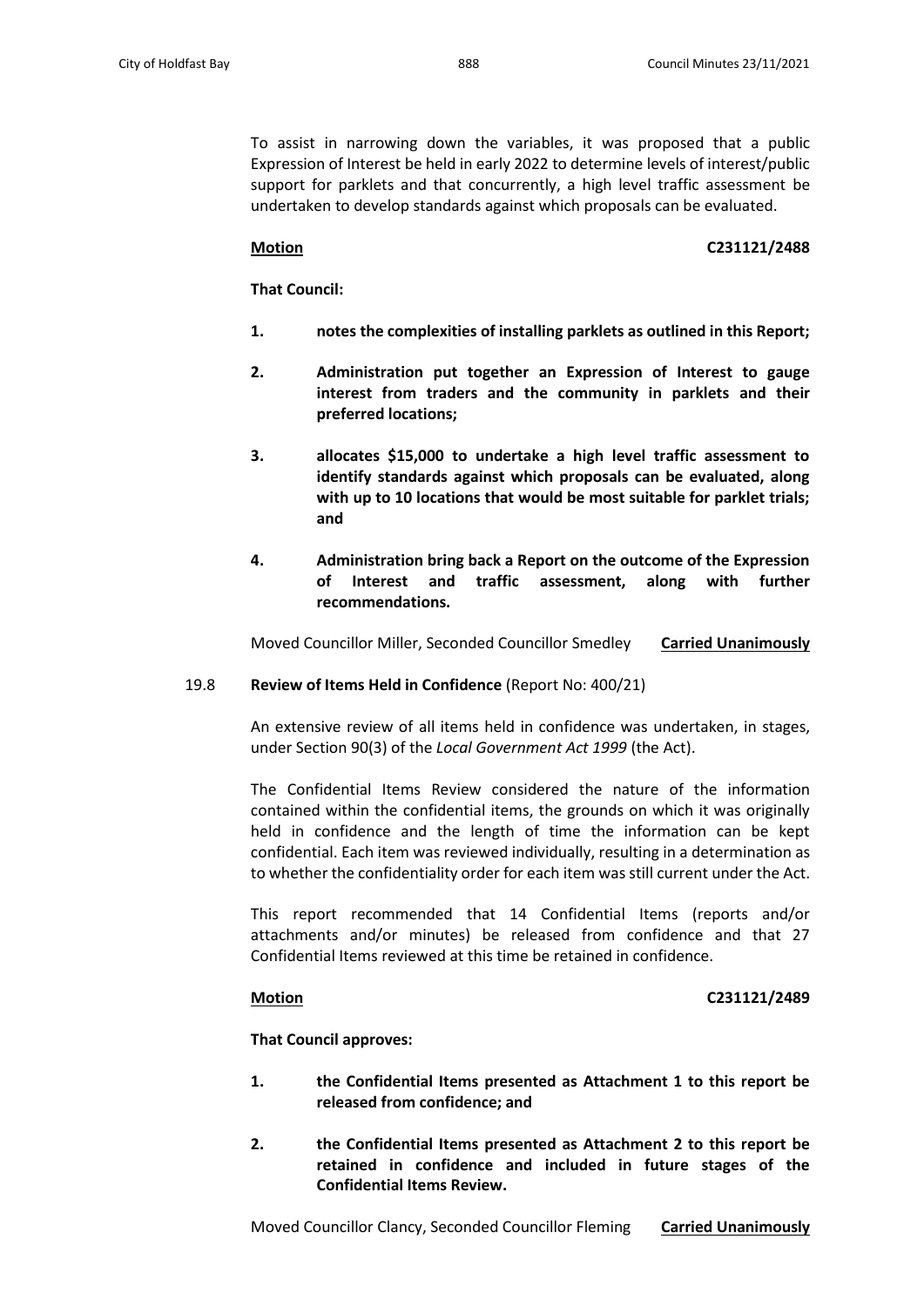# 19.9 **Verge Management Policy Review** (Report No: 394/21)

The Verge Management Policy had a substantial review, particularly with reference to other Council's policies and feedback from residents and the community. An internal consultation process was undertaken. Public consultation on the Policy was not required to be undertaken.

The Verge Management Policy was presented to Council for endorsement.

## **Motion**

**That Council endorse the updated Verge Management Policy, subject to the removal of 2.4.1 (6) and 2.10.2.**

Moved Councillor Chabrel, Seconded Councillor Abley

## **Adjournment C231121/2490**

**That the report be adjourned until the next Council meeting to allow Administration to review the dolomite provisions in the Verge Management Policy.**

Moved Councillor Clancy, Seconded Councillor Fleming **Carried Unanimously**

*Councillors Chabrel and Abley have spoken to the motion, however Councillor Chabrel has the right of reply.*

## 19.10 **Tree Management Policy Review** (Report No: 396/21)

The Tree Management Policy had a substantial review that has taken approximately a year, and included both internal and external stakeholders including an independent consulting arborist, as well as numerous internal Administrative staff and an Elected Member workshop.

Public consultation on the Policy was not required to be undertaken.

## **Motion**

# **That Council endorse the updated Tree Management Policy.**

Moved Councillor Lindop, Seconded Councillor Clancy

## **Adjournment C231121/2491**

**That the report be adjourned until the next Council meeting to allow Administration to clarify regulation of significant trees under the Planning Code.**

Moved Councillor Chabrel, Seconded Lonie **Carried Unanimously**

*Councillors Lindop and Clancy have spoken to the motion, however Councillor Lindop has the right of reply.*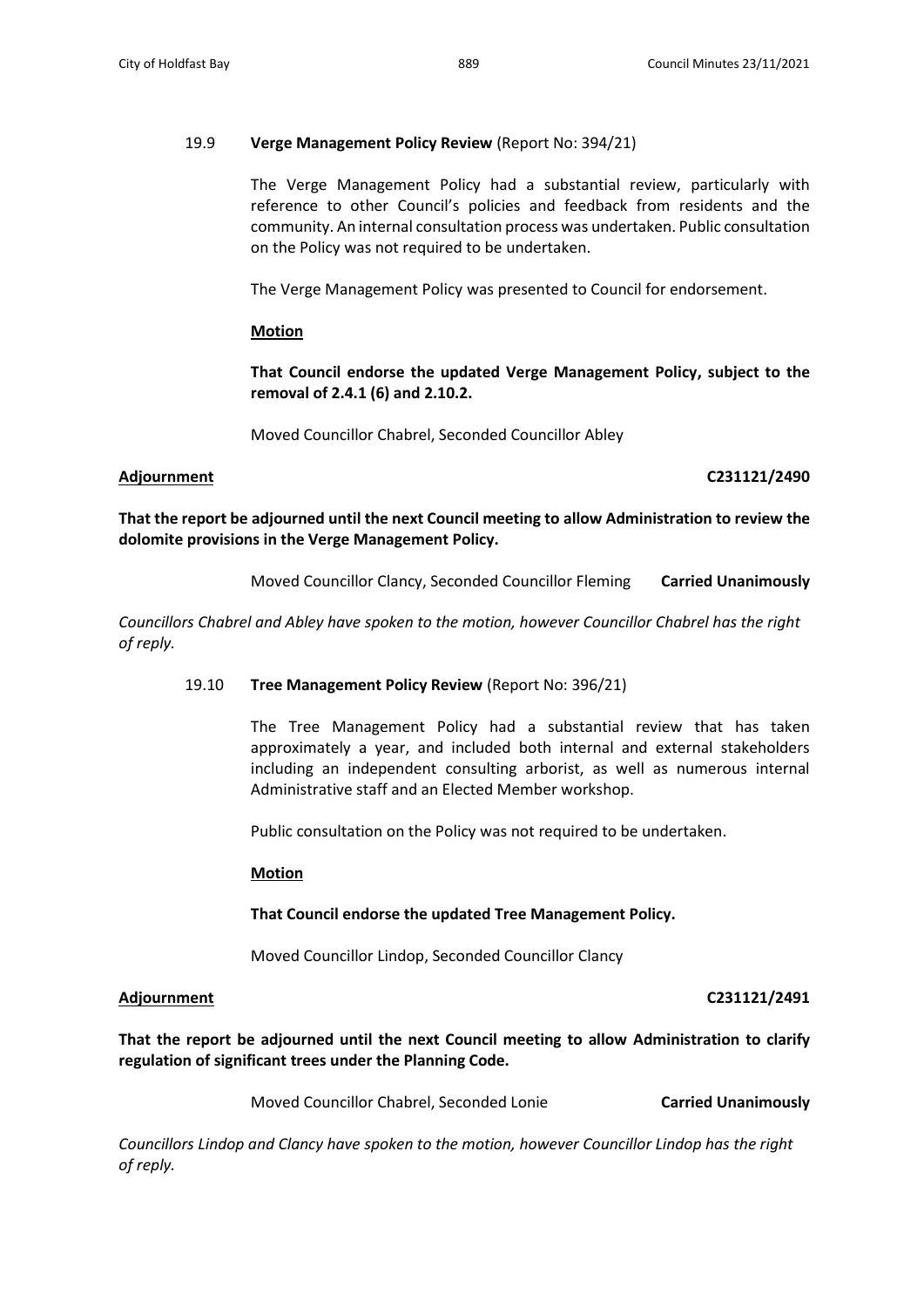# 19.11 *Statutes Amendment (Local Government Review) Act 2021* **– Round 2 Regulations** (Report No: 401/21)

The *Statutes Amendment (Local Government Review) Act 2021* (the Review Act) substantially amends the *Local Government Act 1999*. The Office of Local Government (OLG), through the Local Government Association (LGA), sought feedback on the second round of draft regulations which will support the implementation of the Review Act.

The Round 2 Regulations were:

- *Local Government (Financial Management) (Review) Variation Regulations 2021*
- *• Local Government (General) (Annual Report) Variation Regulations 2021*
- *• Local Government (Transitional Provisions) (Stage 2) Variation Regulations 2021*

# **Motion C231121/2492**

**That Council:**

- **1. endorses the position outlined in the report; and**
- **2. authorises the Chief Executive Officer to respond on Council's behalf.**

Moved Councillor Lonie, Seconded Councillor Patton **Carried Unanimously**

## **20. RESOLUTIONS SUBJECT TO FORMAL MOTIONS -** Nil

## **21. URGENT BUSINESS – SUBJECT TO THE LEAVE OF THE MEETING –** Nil

## **22. ITEMS IN CONFIDENCE**

22.1 **Question without Notice – Somerton Surf Club**

**Motion – Exclusion of the Public – Section 90(3)(b) and (d) Order C231121/2493**

- **1. That pursuant to Section 90(2) of the** *Local Government Act 1999* **Council hereby orders that the public be excluded from attendance at this meeting with the exception of the Chief Executive Officer and Staff in attendance at the meeting in order to consider Question without Notice – Somerton Surf Club in confidence.**
- **2. That in accordance with Section 90(3) of the** *Local Government Act 1999* **Council is satisfied that it is necessary that the public be excluded to consider the information contained in Question without Notice – Somerton Surf Club on the following grounds:.**
	- **b. pursuant to section 90(3)(b) of the Act, the information to be received, discussed or considered in relation to this Agenda Item is information the disclosure of which could reasonably be expected to confer a commercial advantage on a person**